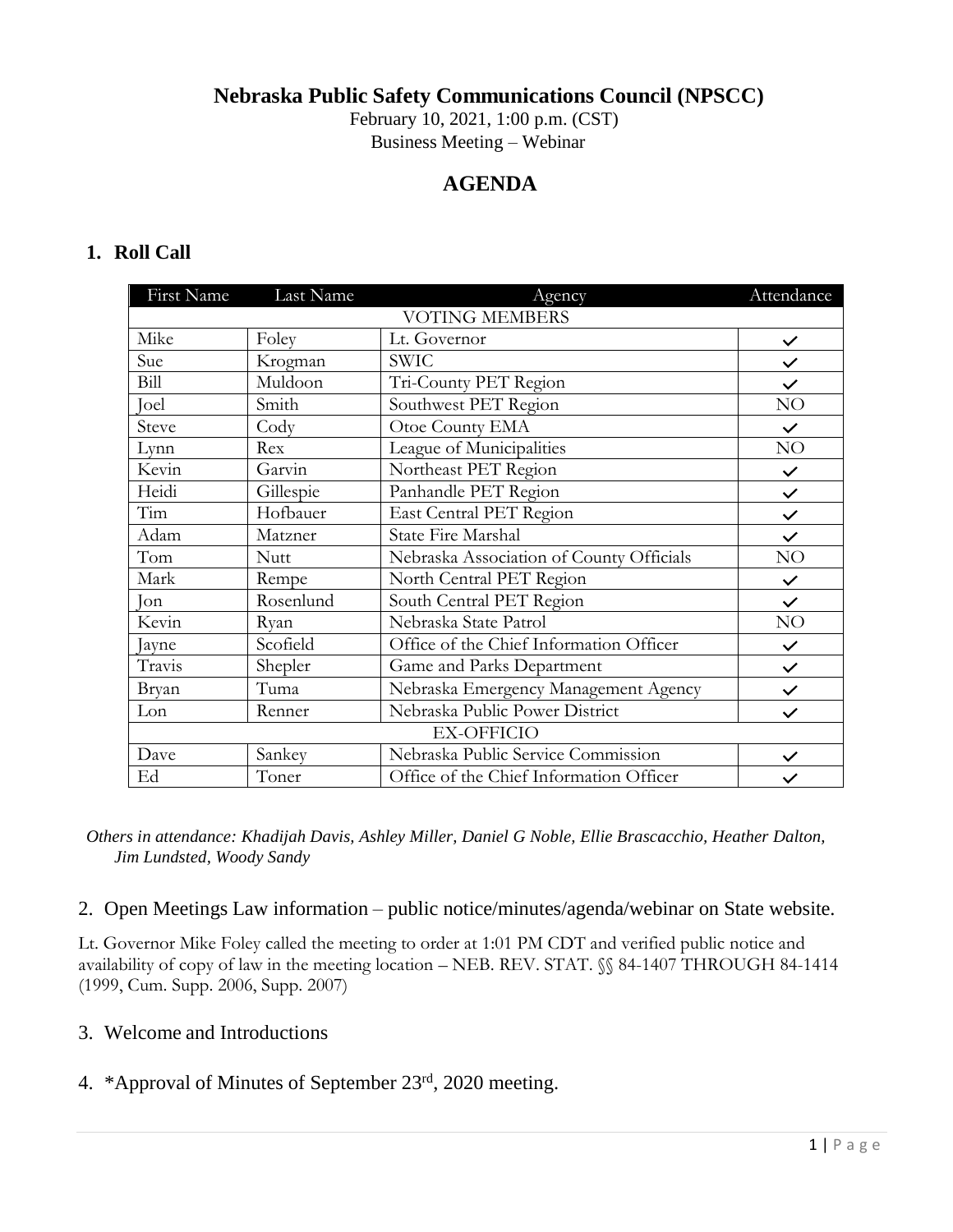John Rosenlund made a motion to approve the September 23, 2020 meeting minutes. The motion was seconded by Mark Rempe; the motion passed by unanimous acclamation vote with no abstaining votes and no dissenting votes.

## 5. \*SECC Charter & Bylaws – Rod Zeigler – (voting)

Charter changes: The charter had the SECC still listed under NCOR. With the revision, NCOR was replaced with NPSCC. There was also a change to the next to last sentence in the charter that states that SECC is chaired by an individual elected by members on a biannual basis. Previously this line noted that NCOR would appoint that individual.

Bylaw changes: NCOR was replaced with NPSCC in the bylaws.

Additional updates:

Rod Zeigler is in his last year as the SECC chairman. December 31, 2021 is his retirement date and at a later meeting, a new chairman will be selected.

Jon Rosenlund motioned to approve the SECC charter and bylaws. The motion was seconded by Bryan Tuma; the motion passed by unanimous acclamation vote with no abstaining votes and no dissenting votes.

6. **Updates on your Agency Communications Projects** as well as any concerns or problems. This does not have to be a "state-wide" project. It can be something specific to your agency. Agency reports:

### (1) NEMA – Troy Harris

NEMA has three COML and five COMT credentialed; this is an increase of one since the last meeting. There are only five unique names as all COMLs are credentialed COMTs as well.

The TICP is intended to document the interoperable communications resources available within the designated area, who controls it, and what policies/operational procedures exist for deployment and demobilization of the resources in each region. There is a state TICP and one for each planning/exercising/training region. The Southeast region is currently working on a 2020 revision.

Common problems:

- Cover date was not changed when updated (why some dates look further back than they are); TICP not reviewed, updates made but not forwarded to NEMA
- Comments:
	- o Remove items not used/wanted (ICS Forms at back and sections that do not apply)
	- o Do not use classification markings (classified, for official use only, law enforcement use only) that limits who can see them and first responders cannot see the TICP if it is marked this way

#### Tools for Regions

- CASM Communications Asses Survey and Mapping
	- o Can pull TICP formatted tables, automates updates
- TA Interoperable communications technical assistance program
	- o Still required to gather the data
	- o Limited to the number we can request due to COVID, there have been none requested

#### Future

- Updates to the State TICP
- Post TICPs and SCIP on NEMA website (behind security)
- Establish and update cycle
- Assist regions with updates
- Simplify templates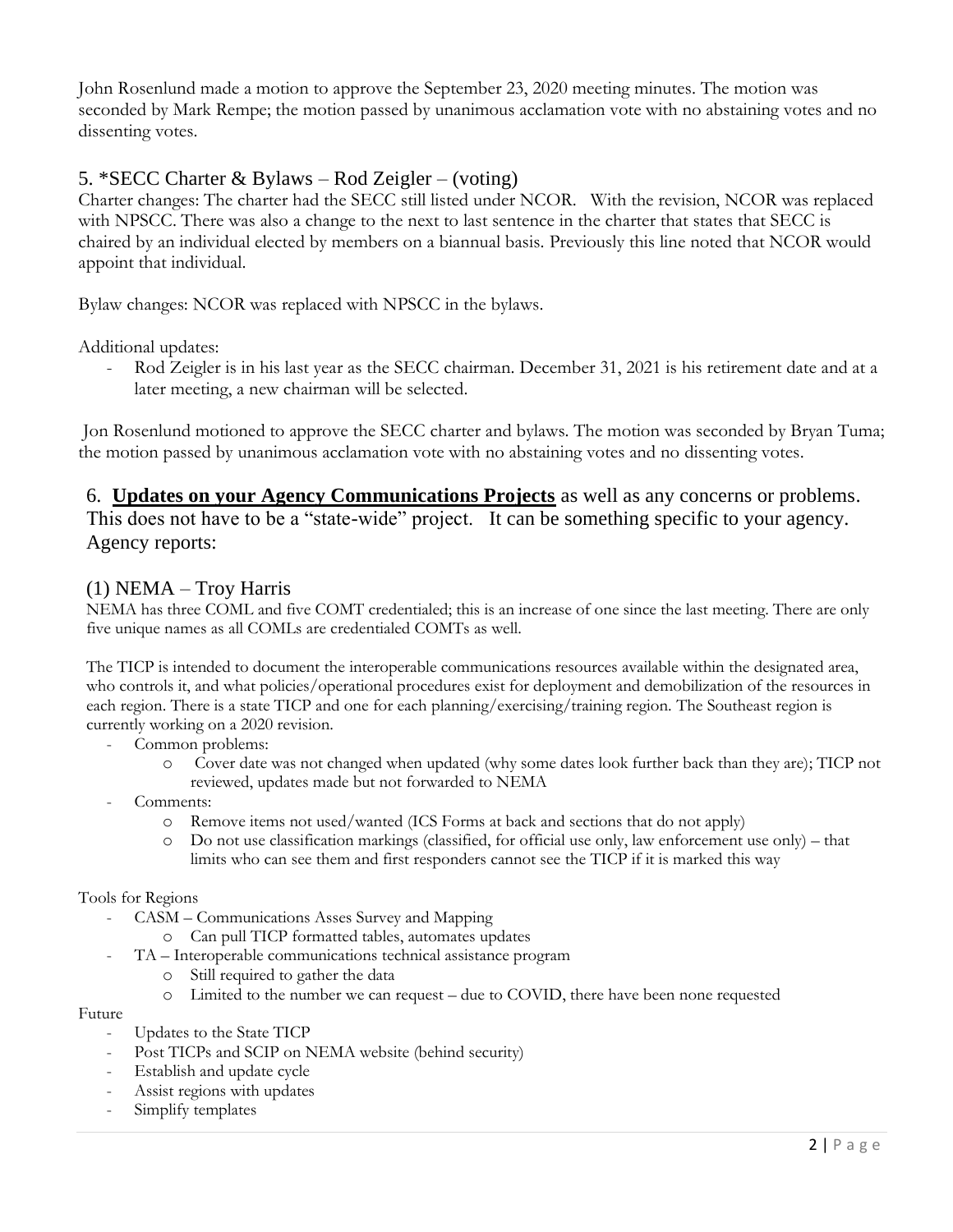Other Notes

- Boilerplate not as important as actual data (interoperable systems and equipment listed)
- Do not list individual names on TIPC, you can list the position/office

Questions: Mark Rempe – When they redid their TICP and had some assistance, they had to list names in the system. (Asking what they should do now)

Answer: They will talk to the contractors in the future on that. They will ensure everything is clarified and compliant.

#### (2) OCIO – Jayne Scofield

OCIO hired a replacement for Mike Jeffres. Dave Collett is the new Statewide Radio System Public Safety Manager.

### $(3)$  G&P – Travis Shepler

G&P is working with OCIO to improve radio coverage for officers around state and specifically around state park areas. These areas include Lewis and Clark State Park, Branched Oak Lake, and Lake McConaughy. The other project is working with law enforcement partners in the Lake McConaughy area to improve communications.

### (4) NSP – Kevin Ryan (na)

#### (5) SFM – Adam Matzner

SFM is currently updating SRS code plug with their rollout planned for late spring/early summer. As part of the rollout, they are exploring what possibilities are available for Omaha metro users to operate on and with Orion users.

(6) League of Municipalities – Lynn Rex (na)

 $(7)$  NACO – Tom Nutt (na)

### (8) NPPD – Lon Renner

NPPD is making changes at Cooper Nuclear Station. There is an emergency preparedness group there and they are activated if there is an emergency at Cooper. Their vehicles currently use a low band radio system or a UHS repeater. NPP is moving them off of the low band radio communications and replacing it with statewide radio communications. This will give them some radio communication systems that are not dependent on Cooper systems. The large benefit being that the group will have interoperable communications with other public safety entities around the area. The replacement should occur sometime during the summer.

## **PET Region Communications Updates or Projects:**

#### (1) North East

Kevin Garvin – For Next Generation 911, some counties are held up in getting the legal agreements and continue to meet monthly. Some agencies are also exploring using the SRS in dispatch centers.

### (2) Tri-County – No updates

#### (3) South Central

Jon Rosenlund – South Central is working to get two or three towers through the Homeland Security process to expand their NRIN reach. This is mostly occurring in the southern counties: Webster, Franklin, and Nuckolls. There is currently tower construction work in Harlan County. In the next year (approximately) they hope to get this area – Harlan, Franklin, Webster, and Nuckolls County – link up and moving. The South Central 911 group is preparing for the move to Next Generation 911. Some counties are working with the East Central 911 group for the regional 911 project.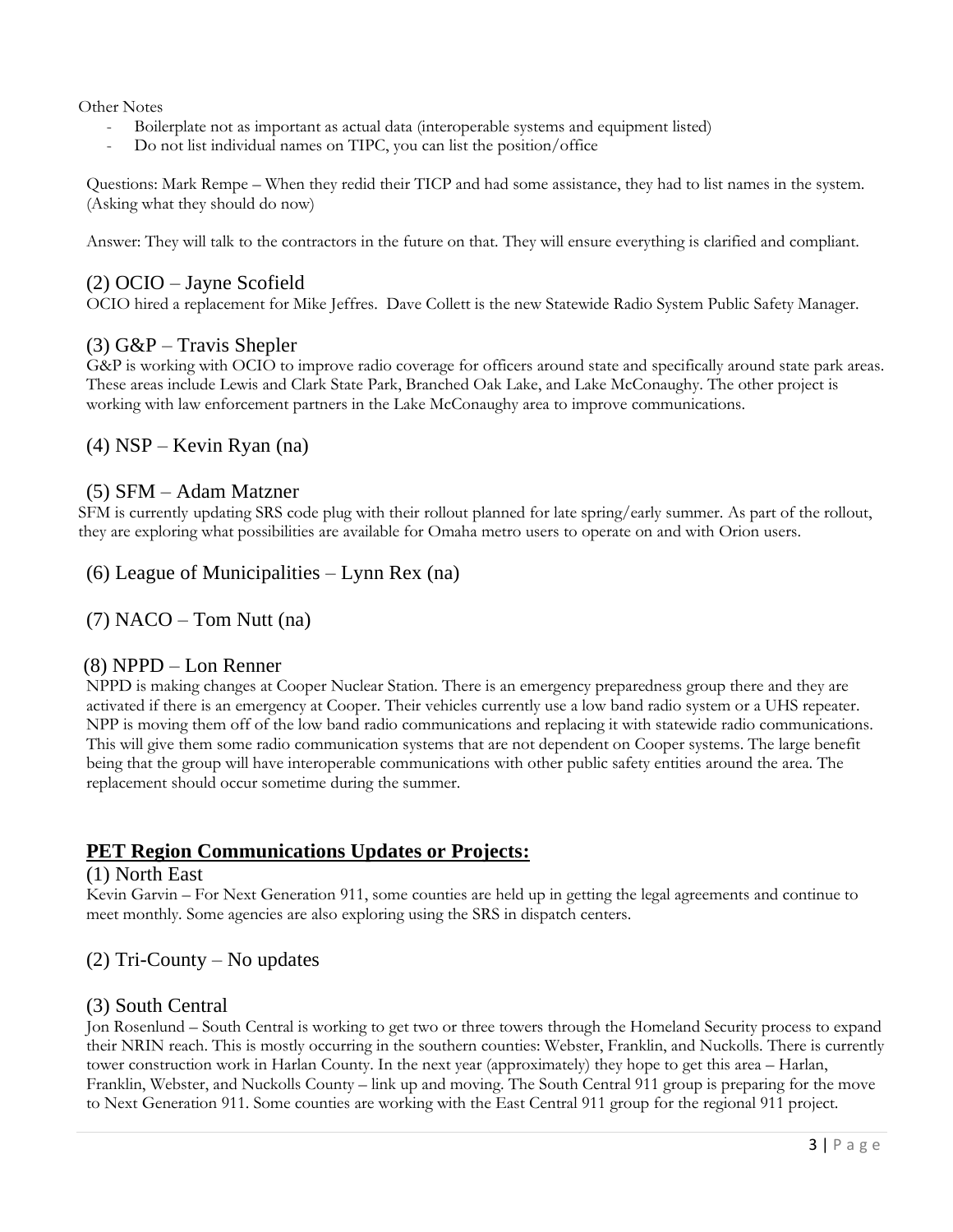### (5) South East

Steve Cody – South East is working on TICP updates and getting rid of the unneeded documents. Their TICP went from 148 pages to 58 pages. South East will be holding a communication exercise this year and are getting together on February 11th to go over the after action report from last year. Sue is also working to get the Auburn PSAP connected.

### (6) East Central

Tim Hofbauer – East Central is continuing to keep the East Central 911 system up and running. They are currently discussing hosts and may move one of the hosts to the Grand Island location. East Central is also working to establish mutual aid-based stations. One is installed at the Heartland tower site, south of Columbus, and there is another network connection occurring for Saunders County. Also, two communication centers merged. Polk County is now being dispatched by the Columbus/ Platte County Joint Communications Center.

## (7) North Central

Mark Rempe – North Central is working on the continuation of buildout for the northern portion of the area (NRIN towers). They are also working on tower lease issues occurring in the Western part of the region.

### (8) Panhandle

Heidi Gillespie – The Panhandle is losing a member on their board for law enforcement; they are looking for a replacement. The Panhandle is also working on a tabletop exercise in May and a training for firefighters in February.

## 7. **Reports from Working Group Committees:**

#### ESInet – Dave Sankey

PSAPs are forming into host remote regions. The South Central region covers the western third of the state with the hosts PSAPs being Buffalo County and Dawson County. They hope to bring Chadron on as the third host for the region.

Over the last year, they had an RFP out to seek a vendor-hosted Emergency Services Internet Protocol Network and provide Next Generation 911 services. The RFP process was finalized, and they executed the contract with Lumen (CenturyLink) last month. They are contracted to provide the statewide ESI Net that will connect the host in each region to the statewide ESI Net. Lumen partnered with another company who will provide Next Generation 911 services. This group is working to have a kickoff meeting with the South Central Region next week then move to the South East and Metro regions. All seven regions should be connected by the end of 2022 or early 2023.

## NRIN Governance Board – Tim Hofbauer/Jon Rosenlund

Tim Hofbauer – There is continued operation of the NRIN Network and the Governance. On the technical side, they are working with NPPD and a contractor to update all the router configurations to bring them up to the latest version/correct some issues they found over the years. They are doing updates one region at a time and started with the Panhandle region last week. They are also looking at their monitoring options. They are currently using solar winds with OCIO. They are looking at the possibility of moving to another platform. For Governance, they are doing their 3<sup>rd</sup> term of bills which will be mailed mid/late March. The bills are due July 1st which gives entities time to budget.

Sue Krogman (buildout) – The contractor has been working in the Northeast part of the state. The equipment has been configured and is ready to hang from Norfolk up to South Sioux City then back down to Tekamah. They (the contractor) is waiting for weather to clear so installations can be finished. In the meantime, they are working on the South Central link that goes along the Kansas border. They are determining if and where towers would need to be built. The path would be from Nelson to Alma. There is also work being done in the North Central region to get rid of the costly towers sites. There are some initial quotes from fiber companies that would decrease the cost of the route to help support North Central counties.